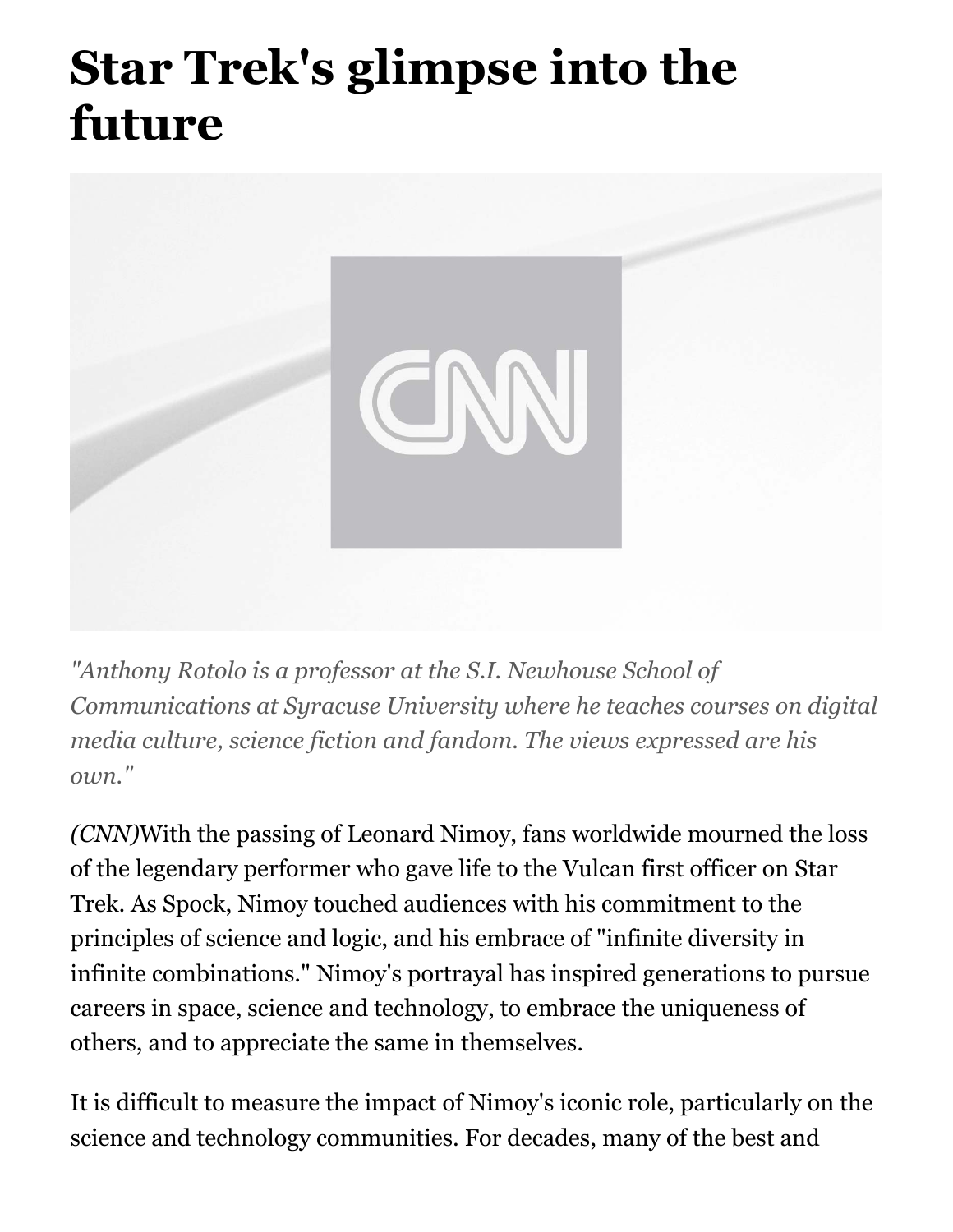brightest inventors, explorers and engineers have credited Star Trek with sparking their imaginations. For many, Spock holds a sacred spot as not only one of the most beloved characters in all of science fiction, but the earliest example of Star Trek's enduring legacy of inspiring innovation in the real world.

Spock first appeared on our television screens in 1966 with the premiere of the original Star Trek series. Since then, the show has earned a reputation for predicting future technologies with remarkable accuracy. At a time when the computer age was only just beginning and the idea of handheld communication devices or tablet computers were fantasies of a far-off future, Spock could be seen working with many of these technologies aboard the U.S.S. Enterprise. As we soon discovered, his incredible tools and gadgets weren't so distant after all.

Soon, we moved closer to realizing these devices in our own world with the development of the integrated circuit. Portable and handheld computers were suddenly possible, and some scientists turned to Star Trek for inspiration as they sought to design the next wave of modern marvels. One such scientist was Martin Cooper, inventor of the first mobile phone, who has credited the handheld communicators used by Captain Kirk and Spock as the source of his inspiration. Even though Cooper's original cellular telephone wasn't as compact as Spock's, and most consumers couldn't afford one for some time, it wasn't long before they would become ubiquitous in our world.

The same is true for the handheld computers Spock used to record scientific data. About the size of a notepad, and sometimes equipped with a stylus, these handy gadgets would go on to appear in every incarnation of the Star Trek franchise. They are known as PADDs — Personal Access Display Devices — and it's hard to ignore their influence on the the real thing. From their design and function to the name of today's most popular tablet computer, Spock may well have been the first iPad user.

Another technological wonder that first appeared in Spock's hands was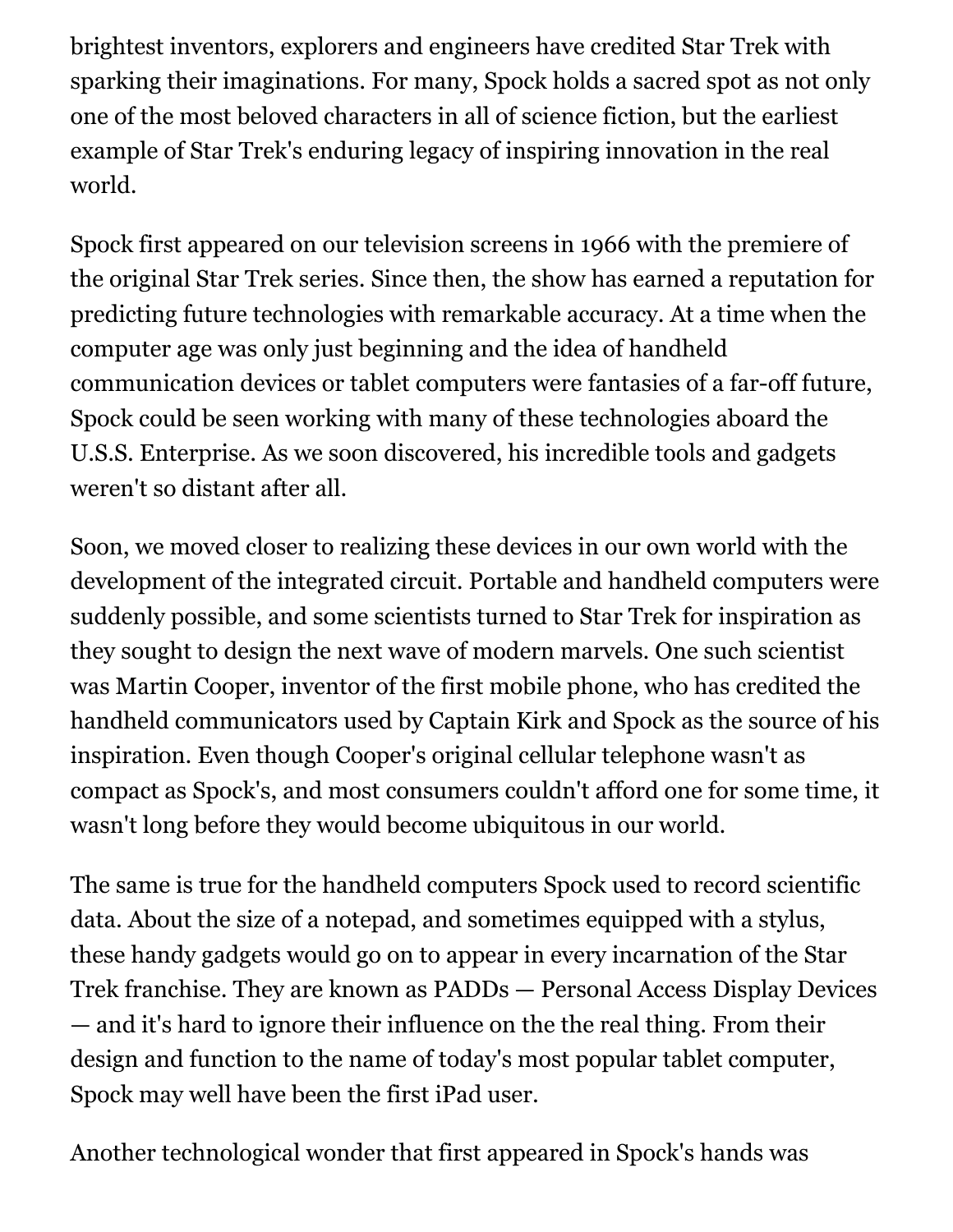known as the tricorder. This mobile scanning device could be used to take readings while on an away mission to an alien planet. This data might include atmospheric conditions, radiation levels, or even the chemical composition of an object. The version Nimoy used on set was bulky and had to be worn with a shoulder strap. However, tricorders would soon become one of the most versatile and sought-after pieces of Treknology. Today, our smartphones can deliver many features of the Tricorder, while more specialized scientific and medical instruments are able to duplicate some of the more advanced scanning capabilities.

It wasn't just computers and productivity gadgets that Spock brought to life on screen. He was often a proponent of passive resistance and non-violent solutions. Along with his fellow crew mates, he presented us with new ideas like weapons "set to stun" that formed the core of the Star Trek ethos. As we still wrestle with violence in our world, today's scientists and law enforcement are working toward breakthroughs in non-lethal weapons in an effort to prevent unnecessary loss of life.

The original Star Trek series predicted or even inspired these and many other technologies in only three seasons on television. Of course, the franchise would continue this tradition with four more television series and twelve movies. Over the course of nearly 50 years, Star Trek has given us many more ideas that we've realized, like touch-screen and voice-control computer interfaces, and others we haven't quite mastered yet. Tech concepts like the universal translator, the holodeck, the replicator and, of course, the transporter hold the potential to radically change our world — and they might not be as far off as we think.

Our iPhones and tablets have made touch screens commonplace, and we can communicate with Siri or Google through voice commands just like the computer on the Enterprise (though maybe not as effectively). We can instantly connect with others across great distances and even across language barriers thanks to recent advancements like Microsoft's Skype Translator